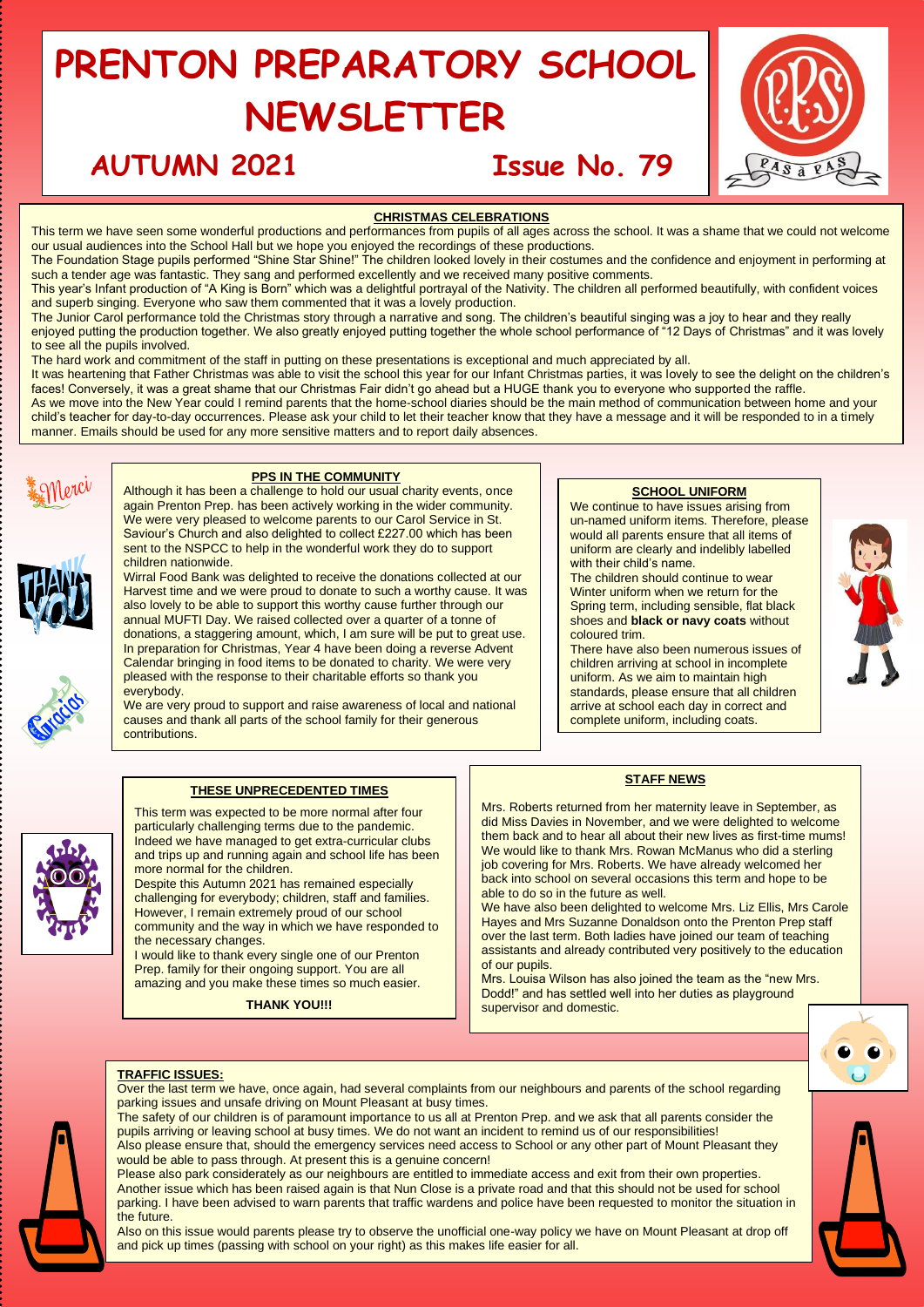

**Foundation Stage News** 



# **PRE-SCHOOL NEWS**

What a wonderful and fun filled term we have had in Pre-School. The children have all settled in so well and have made some lovely friendships. It is so nice to see new and old friendships blossom.

It was so lovely to get to know all about the children through our topic 'All About Me' at the beginning of the year. The children learnt all about each other's home lives, what things they have in common and what things make them different to each other. The children also learnt all about autumn. We went to Ashton Park in West Kirby for an Autumn Walk. The children were looking for all of the different signs of autumn. They noticed leaves of all different colours; red, orange, brown, yellow and even some gold leaves! They observed that lots of leaves had fallen on to the floor and could hear them rustling under their feet as they walked around the garden. The children also collected some leaves, acorns and pinecones and looked at these under magnifying glasses when they were back in school. The leaves which were collected were used to make some beautiful leaf wildlife pictures which are displayed in the classroom. The children also enjoyed focusing on the story, The Little Red Hen and became familiar with the story, acting it out brilliantly using the small world characters. Pre-School also completed some brilliant Little Red Hen writing, pencil control, shape work and even made some delicious homemade bread, just like the Little Red Hen.

Pre-School enjoyed learning about a number of different celebrations during Autumn 2. The children learnt about; Bonfire Night, Poppy Day, Diwali and Christmas. Some beautiful and creative arts and crafts have been made for each of the different celebrations.

It is also wonderful to see how much the Pre-School children have enjoyed learning their letter sounds this term. The children have loved our daily All Aboard Phonics sessions and are going to make excellent readers one day. It is so much fun jumping onboard the pirate ship at the beginning of each phonics sessions and pretending to be pirates!

The Christmas performance was outstanding! The children enjoyed our rehearsals and worked so hard to learn all of the songs and accompanying actions. Although we were unable to perform to you all in our school hall, we hope you enjoyed the recorded version and it brought some festive cheer to your household! I am sure it will be a memory to be treasured for years to come.

Another highlight of our busy Autumn Term was the trip to Santa's Grotto at Gordale Garden Centre. All of the children were extremely well behaved and Father Christmas loved talking to all of the children, telling them all about the North Pole, his reindeer and how the toys are made by his elves. After a chat with Father Christmas and receiving a special present, the children sang a song to Father Christmas and his elves.

We have also welcomed back Miss Davies to Pre-School after her maternity leave. The Pre-School children have been so lucky to work with Mrs Taylor, Miss Jordan and Miss Davies this term.

I hope that everyone has a truly magical Christmas and New Year and I look forward to seeing you all again in January. Merry Christmas and a Happy New Year,

Mrs Roberts







# **KG CHRISTMAS NEWS**

It is hard to believe that we are already at the end of the first full term for the children in KG. The children have adjusted well to the more structured routine, in KG and continued to work hard, despite all the sickness they seem to have experienced this term. Their hard work has shown in the progress they have made in their reading, writing and number work. They have also grown closer as a group and clear friendships are continuing to develop.

### **Celebrations and Festivals**

Our topic this term has been Autumn, Winter, Celebrations and festivals. It is a good time of the year to cover this topic as there are so many celebrations and festivals for the children to discover. We began by celebrating the Hindu festival of Diwali, also known as the Festival of Light. We found out that in some ways it is very similar to Christmas, as it is a special time when families get together, dress up, enjoy special food and exchange gifts.

The children then learnt about the traditions of Remembrance Day. We talked about the significance of wearing a poppy and we were very impressed when all the children sat quietly to observe 2 minutes silence at 11 o'clock on the 11<sup>th</sup> of November.

More recently we have been celebrating the Christian Festival of Christmas. We have read many different versions of the Christmas story and of course, the children acted out the story for our nativity – "Shine Star Shine." They demonstrated how much they have grown in confidence during both performances of the nativity. It has been a busy term rehearsing for the nativity, but also an enjoyable term, because the children have been enthusiastic and excited about it right from the start. We have also found that performing the Christmas play enabled them to develop a greater knowledge and understanding of the Christmas story. We hope you enjoyed watching it, as much as the children enjoyed performing it.

### **Visit to Santa's Grotto, at Carr Farm**

On Monday 13<sup>th</sup> December, we visited Santa in his Grotto at Gordale Garden Centre. The children wrote letters to Santa, which they posted in the special North Pole post box. Santa's elf met us at the door and took us into the Grotto. It was very big inside. Santa spoke to all of the children and gave them each a gift. The children had their photograph taken with Santa and we sang Jingle Bells and Rudolph the Red Nosed Reindeer. Santa checked his lists and said that all the children were on the good list but told them that to stay on the good list and get presents at Christmas, they have to continue to be good for their Mummy's, Daddy's and Teachers. Santa thanked the children for being so well behaved and said that he had really enjoyed himself, especially listening to them sing.

### **Next Term**

Our topic will be Space and beyond. We will be learning about the solar system, space travel, the first landing on the moon and aliens. Hopefully, there will be a trip to the World Museum, to watch the Astronaut George Show. Further details will follow nearer the time.

We will continue to develop the cursive writing style and read on Monday and Wednesday or Tuesday and Thursday every week. Phonics will focus upon keywords, decoding, rhyme, writing words as we hear them and building up sentences. In Maths we will be revisiting subtraction, addition and estimation and introducing doubling, halving and sharing and Number Bonds to 10.

We will continue to send home the weekend diaries. Please encourage the children to write in the diaries themselves, sounding words out and writing them as they hear them.

From January in addition to reading, I will also be introducing handwriting/phonics homework on a Monday and Maths on a Wednesday.

Please continue to encourage your child to practice fastening buttons and zips on clothing. Your support is very much valued.

Wishing you a Merry Christmas and a very Happy New Year.





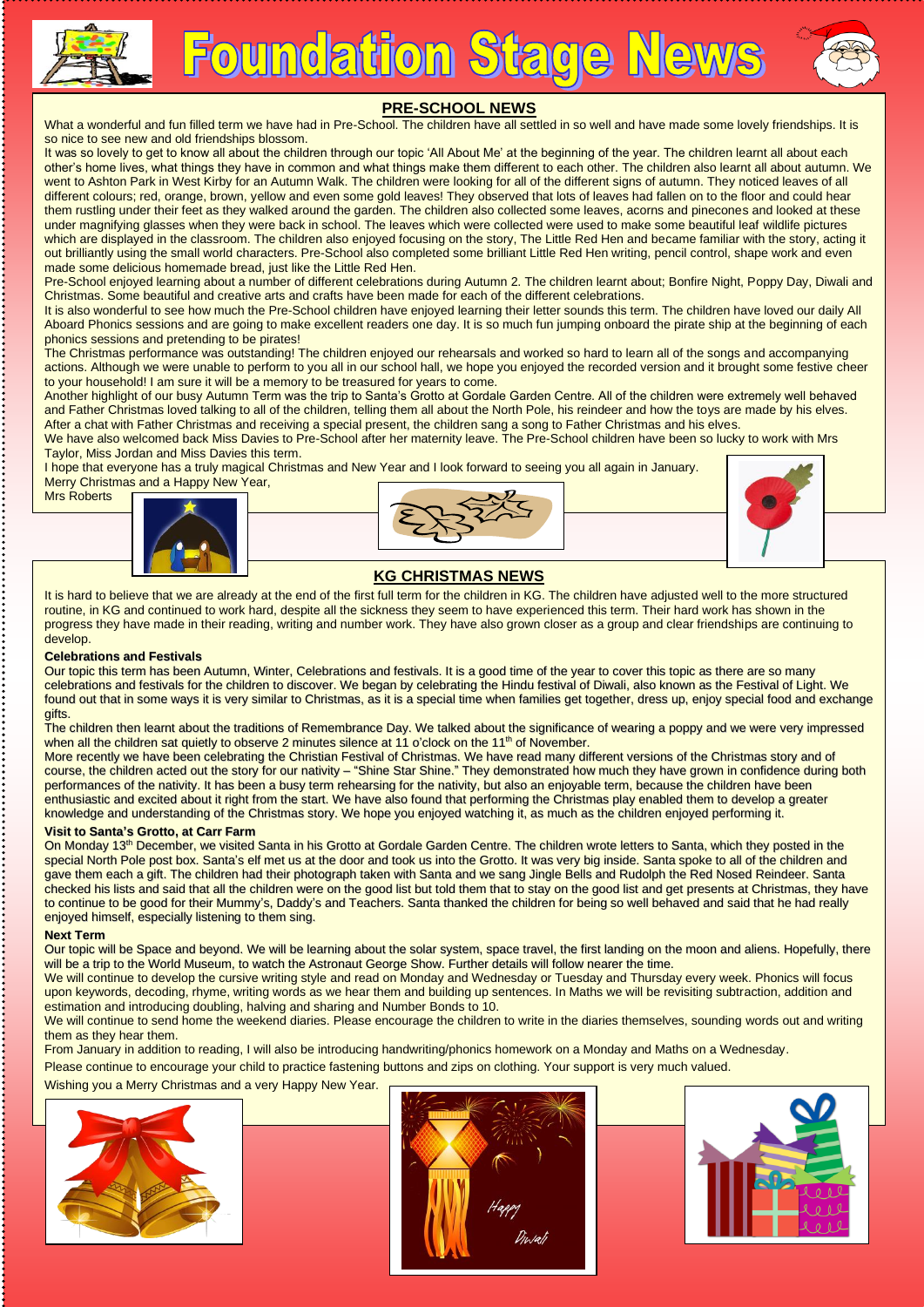

# **YEAR 1 NEWS**

Year One enjoyed their trip to Conwy castle this term. We found out that the castle was built high up on the rock and painted white so that it could be seen for miles around. We walked up the ramp and saw the place where the drawbridge used to be. It was raised to try to prevent enemies from getting in. We found the groove in the wall which was where the portcullis used to be. This was lowered to keep people out.

We climbed some more steps and looked at the view of the walls built around Conwy. Then we arrived at the main gatehouse to the castle. We saw the big holes in the walls where big beams were used to try to stop the enemies getting any further if they'd managed to get that far. There used to be a platform above the gatehouse, from which the soldiers would fire their arrows. They also threw hot tar and stones down through the holes.

When we were inside the castle we could see where the rooms used to be. There was a big oven in one room which was for baking the bread. The top of the bread was the best bit and was eaten by the king, queen and important people. The middle was eaten by the ordinary people and the bottom of the bread wasn't edible, so they used it for their plates. Then it was fed to the animals. We saw the great hall where they held their feasts. The important people sat on a table which was higher than the others.

We discovered that the most important thing in a castle is water and we looked at the well which was where the water for Conwy castle came from. There used to be another castle near to Conwy but it didn't have a well, so when enemies attacked it the people inside couldn't survive.

Then we came to another gatehouse which led to the rooms where the king and queen stayed when they visited their castle. They had their own chapel and the king would sit in a room above the chapel and look through a window to see what was going on. The queen had her special place to sit, too. It was an alcove with a window seat.

We looked at a model of the whole castle and walls as it used to be. Then it was time lunch in the queen's gardens.







# **YEAR 2 – Autumn 2021**

Well what a busy term we have had in Year 2! The children settled into their routine quickly and with enthusiasm and motivation and have worked their socks off ever since!

So far, our little Maths Magicians have tackled place value, addition and subtraction calculation strategies and have been practising using their 2,5 and 10 times-table facts. Fractions of shapes, simple money, Time and length have also been a focus for our learning.

In English we have enjoyed reading fables, stories, poetry and riddles and have learned how to use dictionaries. We have explored information texts and used the internet for research purposes too. Our writing has taken many forms including narrative, poems and lists. Santa also requested that we each write to him on a daily basis, to keep him up-to-date with the antics of his mischievous elf!

As always, the children have enjoyed the practical and creative aspects of learning with a particular interest in the Great Fire of London and artwork by Russian artist Kandinsky. We were also lucky enough to spend some time with Mr Joliffe the ukulele teacher, who led a music workshop one morning.

The trips that were eagerly anticipated were unfortunately cancelled due to covid restrictions at separate venues. However, the children delivered an excellent performance of the 'Christmas Story' and provided delightful, homemade calendars for the residents of Corona House. I have it on good authority, that all calendars were gratefully received and much appreciated. The panto at the Floral Pavilion was enjoyed by all and 'bean treat' and party days were much deserved!

A big thank you to a super class of Year 2 children. Merry Christmas and all the very best for the year ahead. Thank you!

### Mrs Anneke Beecroft





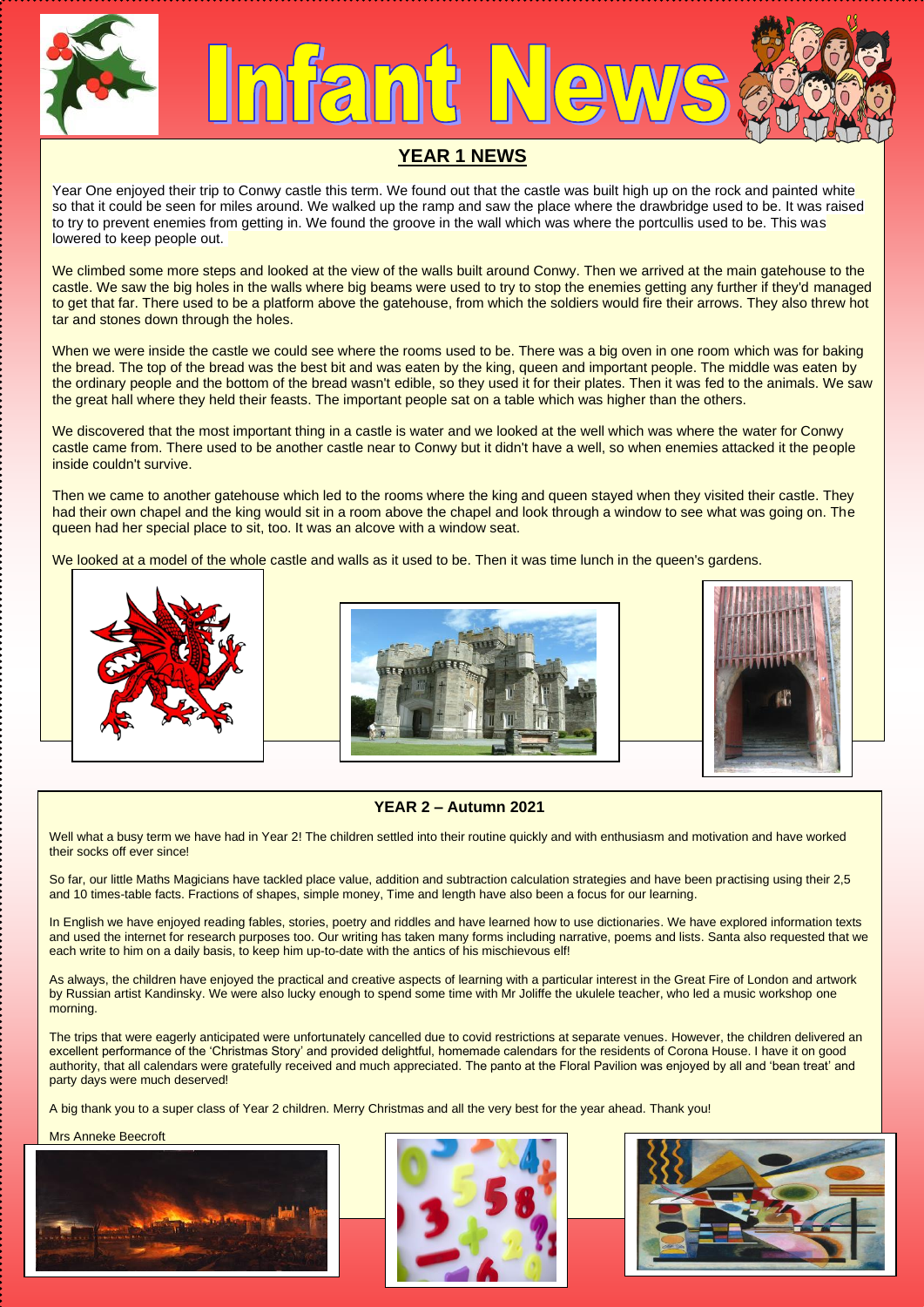# er Junior New **YEAR 3 NEWS**

Year 3 have settled extremely well into the Juniors with their fabulous behaviour and work attitude

# **Year 3 Trip to Gillmoss Recycling Discovery Centre by Sienna**

On the 24<sup>th</sup> November 2021, Year 3 visited Gillmoss Recycling Discovery Centre. We left school at 9 o'clock in the morning and we went on the minibus. I sat next to Isabella. We went through the tunnel to Liverpool and it was dark in the tunnel.

When we got to the recycling centre, we went up the steps to the top of the building. A lady showed us where to put our snacks. My snack was a banana. The lady showed us the 3 R's on a screen. The 3 R's are reuse, reduce and recycle. We played a tiptoe game where we had to decide whether the answer was reuse, reduce or recycle. The lady put green and grey bins on a mat and we had to decide whether the rubbish should go in the green or grey bins. We then sat at a table to eat our snack. My table was light green. Isabella, Olwen and Liliana shared my table with me. After snack we sorted more rubbish out before going to see the factory. We saw the workmen who worked there pick out rubbish that had been put in the wrong bins. We saw a truck, it was yellow and the driver was wearing a safety helmet. We sat on the floor next to an elephant made from recycled rubbish, while the lady was telling us some information. We lined up, ready to get back on the minibus because the trip was over. We went through the tunnel again on the way back to school. We got back in time for lunch. I really liked the trip. The





# **Autumn Term Year 4**

Year 4 Stone Age to Iron Age Workshop: Tatton Park by Minnie Reynolds

Year 4 went to Tatton Park and learnt so many new things like…how to make fire, what people of the Stone Age ate and what it would be like without electricity and running water. It was so much fun. We even experienced how the Stone Age people looked for and gathered food. It was a bit muddy, too! We thank the teachers so much for taking us to Tatton Park. The class loved it and we can't wait for the next school trip!

George: My favourite part of our Tatton Park trip was the wattle and daub. I think everyone else would say the same! It was very fun learning things there and everyone was nice. There were loads of animals and it was muddy! Learning about the Stone Age is soooo much fun!





Year 4 Pen pals

Evie: We had a great time writing to our pen pals. We were very excited when we got our letters back from New York! We shared photographs, our interests and what we do in school. We asked questions about the school they go to, what they do for fun and what their favourite food is. I hope they write back soon.

Imogen: We had a great time writing to our pen pals in New York. It was really fun. I really enjoyed reading my pen pals' letters and writing back to them.

We shared photographs and wrote about our hobbies. They asked questions and we answered them. Then, we did it the other way so we asked questions and they answered them! They told us about their families and shared lots of information. I am very excited to write back to my pen pals and I am sure everyone else is, too!